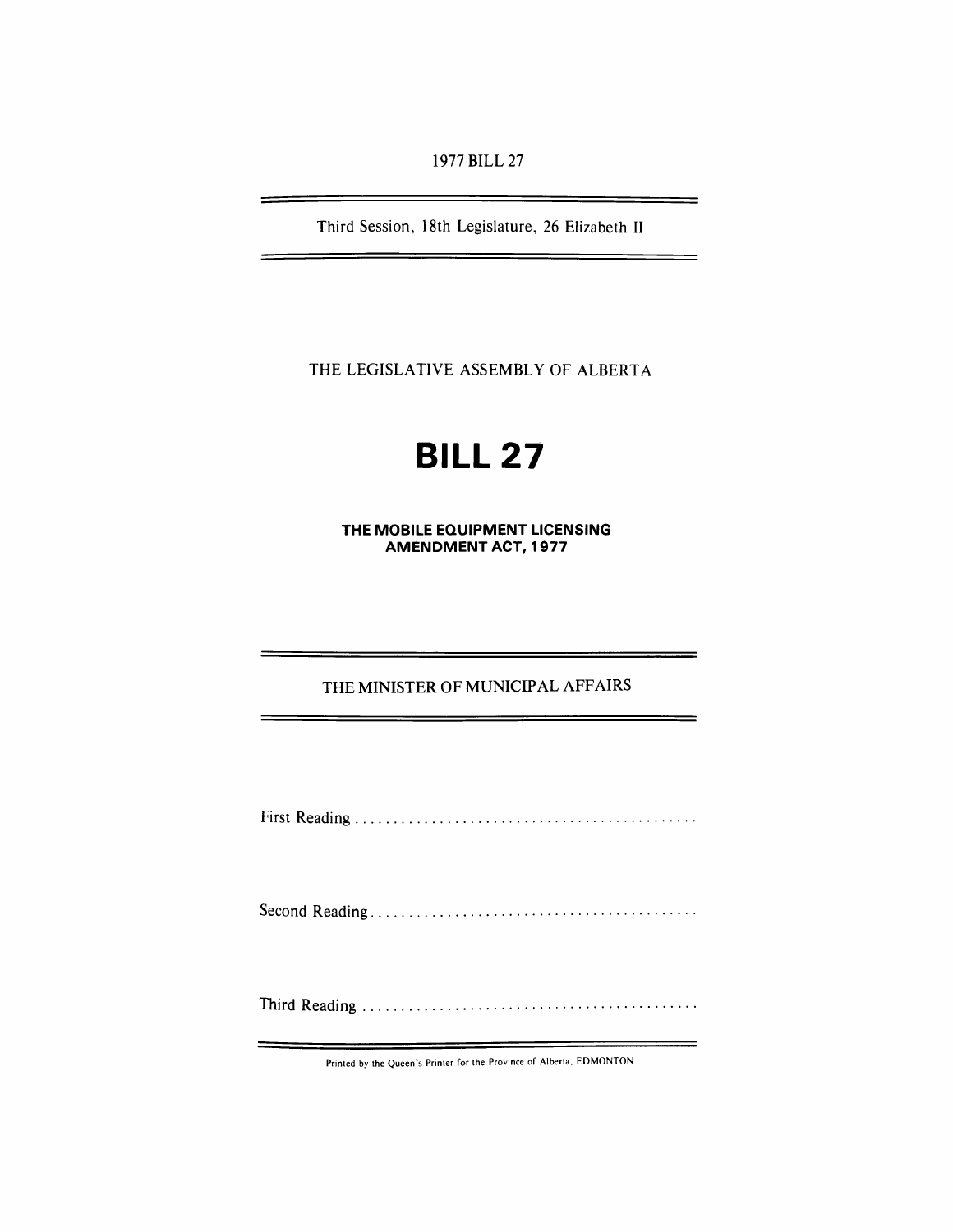Bill 27

## **BILL 27**

## 1977

#### **THE MOBILE EQUIPMENT LICENSING AMENDMENT ACT, 1977**

*(Assented to* , 1977)

HER MAJESTY, by and with the advice and consent of the Legislative Assembly of Alberta, enacts as follows:

1. *The Mobile Equipment Licensing Act is hereby amended.* 

*2. Section* 2, *clause (e) is amended by adding after the words*  "means a" *the word* "city,".

*3. Section 11 is amended by striking out subsection (1) and by* substituting therefor the following:

**11.** (1) Where a person acquires a licence for mobile equipment, he shall

- (a) for the year in which the licence was issued, maintain a record of each municipality in which that mobile equipment was located during that entire year, and
- (b) before February 1 immediately following the year in which the licence was issued, forward to the Minister, on the form prescribed by the Minister, a return stating the municipalities in which the mobile equipment was located in the year in which the licence was issued and the number of days that mobile equipment was located in each of those municipalities in that year.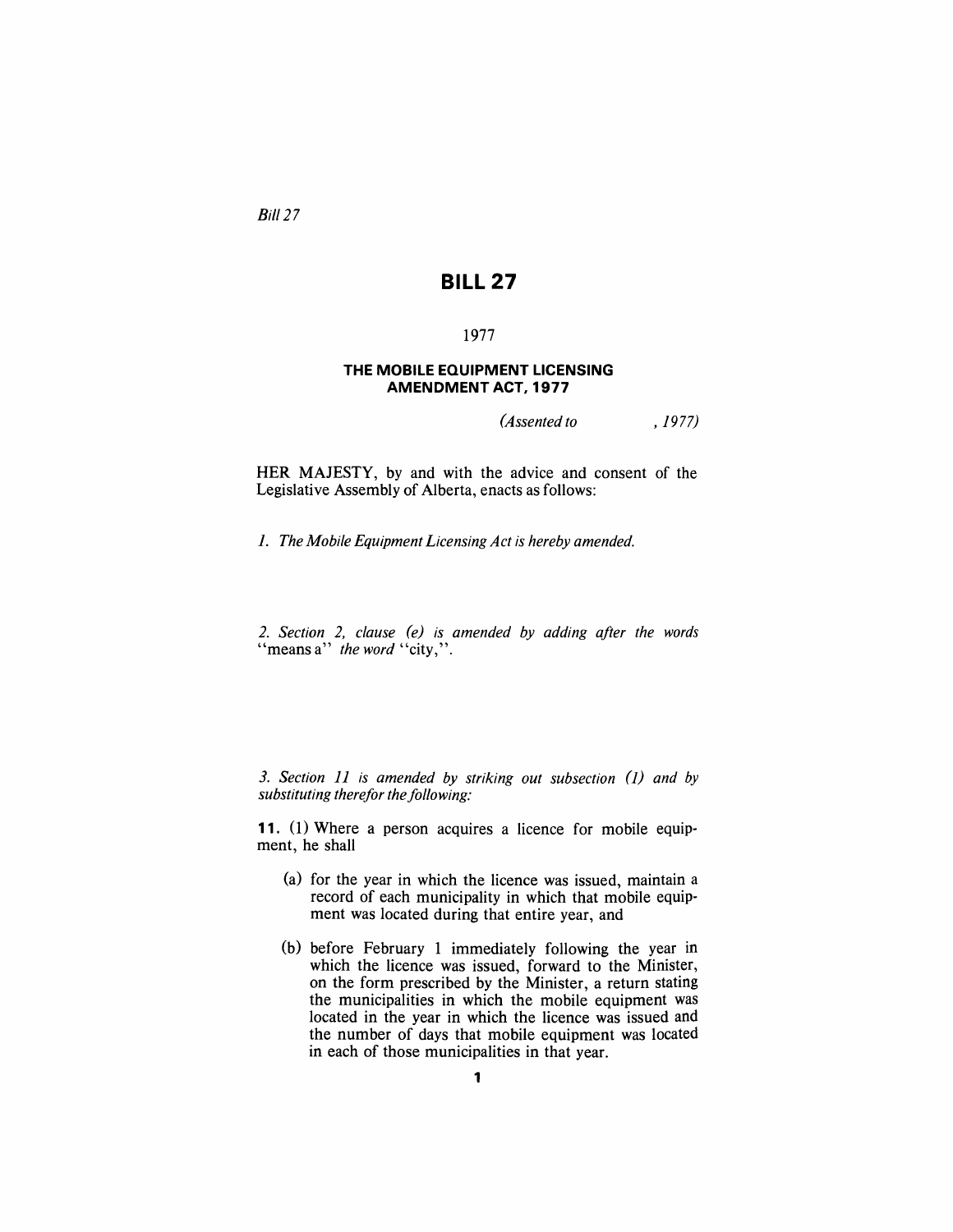#### **Explanatory Notes**

**1.** This **Bill** will amend chapter 241 of the Revised Statutes of Alberta 1970.

**2.** This amendment comes into force on January 1, 1978. Section 2, clause (e) presently reads:

> *(e) "municipality" means a town, village, municipal district, county, improvement district, special area, metis improvement district or forest reserve;*

#### **3.** Section **11,** subsection (I) presently reads:

11. (1) The owner of mobile equipment, either himself or through his agent in *charge of the equipment,* 

- *(a) shall keep and maintain a complete record in each calendar year of the number of days each unit of equipment for which a licence has been issued at any time in that year, has been in each municipality in that year*  both before and after the issuance of the licence, whether or not such unit *was in use or in storage in the municipality, and*
- *(b) on or before the 31st day of December in each year, shall make a return to the Minister, in such form as he may prescribe, showing the number of days in that year a licensed unit of equipment was in each municipality, whether or not such unit was in actual use.*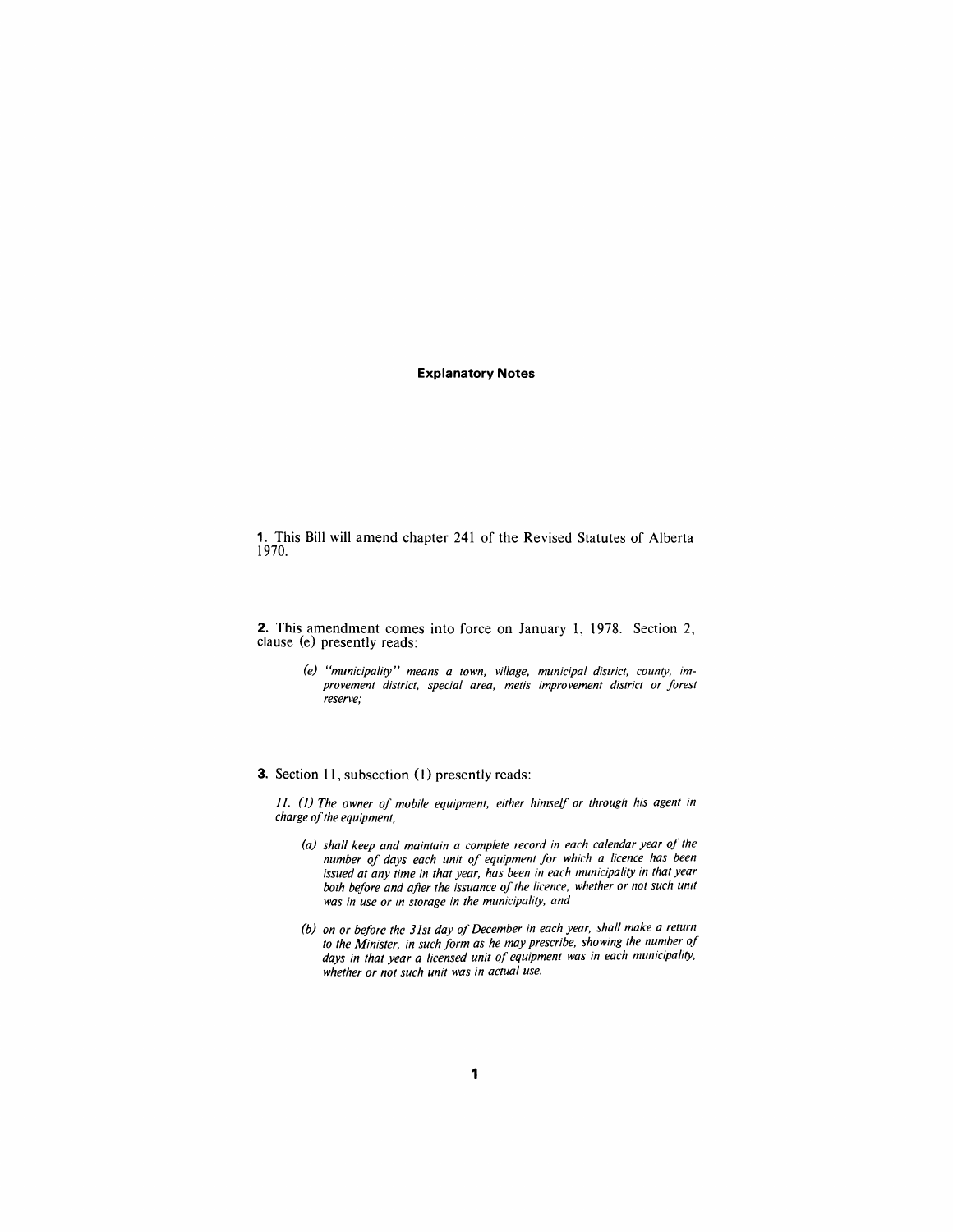*4. Section* 12 *is amended* 

- *(a) as to clause (b) by striking out the words* "divide 95 per cent" *and by substituting therefor the words* "divide 90 per cent", *and*
- *(b) by striking out clause (d) and by substituting therefor the following:* 
	- (d) determine the amount that each municipality is entitled to receive by multiplying the result obtained under clause (b) by the number of days that the unit was in the municipality.

*5. Section* 13 *is amended by striking out subsection* (]) *and by*  substituting therefor the following:

**13.** (1) A municipality named on a permit issued under section 7 is entitled to 90 per cent of the fee paid to the Minister in respect of that permit.

### 6. The following section is added after section 13:

**13.1** Where a municipality is entitled to a portion of a licence fee or permit fee, the Minister shall

- (a) pay that portion of the fee
	- (i) to the city, town, village, municipal district or county, as the case may be, or
	- (ii) in the case of a forest reserve, to the Minister of Energy and Natural Resources, or
	- (iii) in the case of a metis improvement district, to the Minister of Social Services and Community Health,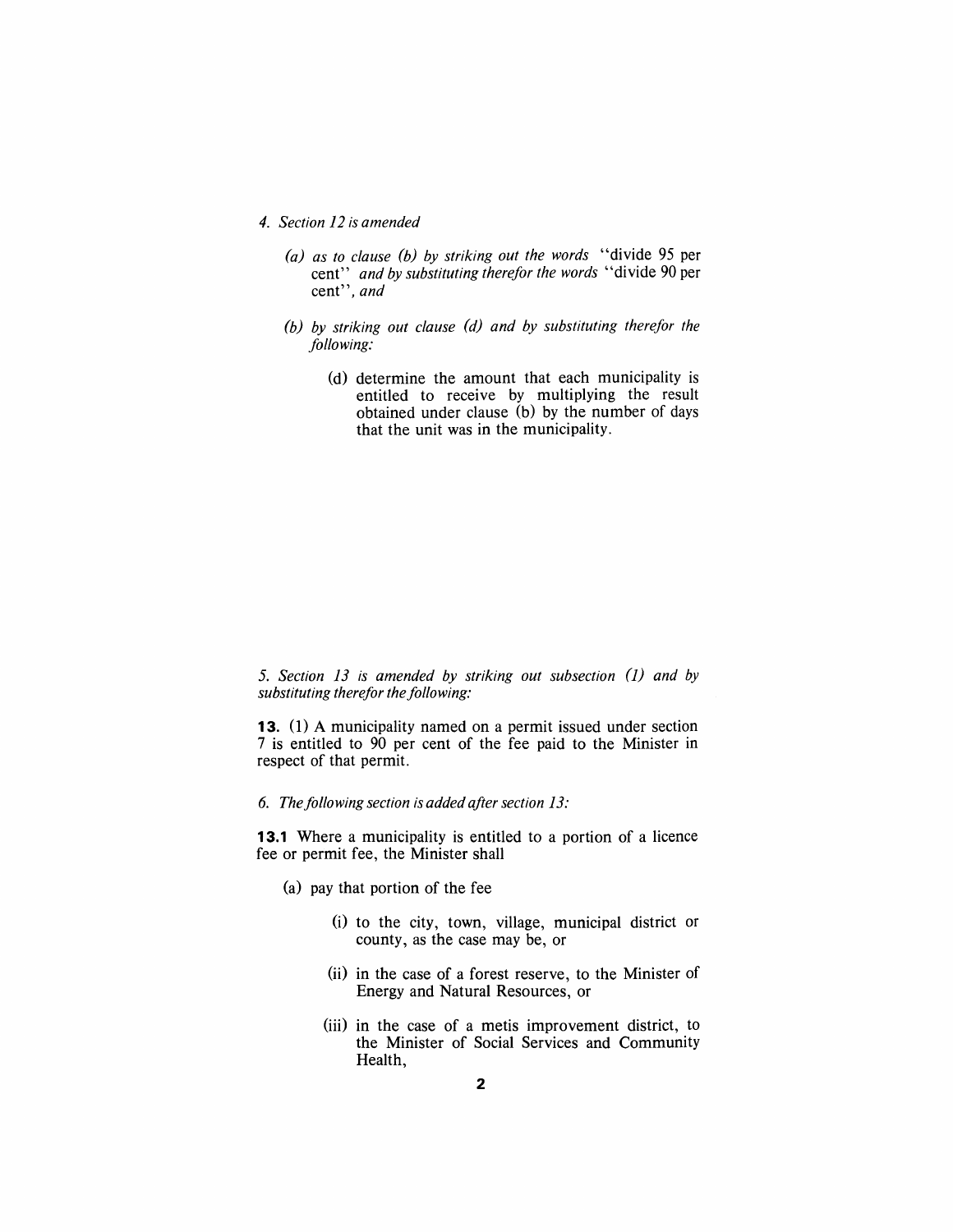#### **4.** Section 12 presently reads:

12. As soon as possible in each year, the Minister shall assemble the returns *made to him for the preceding year pursuant to section 11, subsection (1), clause (b), and according to the returns and in respect of each unit of mobile equipment, shall* 

- *(a) determine the total number of days the unit was in all municipalities,*
- *(b) divide* 95 *per cent of the amount of the licence fee received by him pursuant to section* 6 *by the total number of days the unit was in all municipalities,*
- *(c) compute the number of days the unit was in each municipality, and*
- *(d) pay* 
	- (;) *to each town, village, municipal district or county, or*
	- *(ii) in the case of an improvement district or special area, to the Department of Municipal Affairs, or*
	- *(iii) in the case of a forest reserve, to the Minister of Energy and Natural Resources, or*
	- *(iv) in the case of a metis improvement district, to the Minister of Social Services and Community Health,*

*the amount arrived at by multiplying the result obtained pursuant to clause (b) by the number of days the unit was in that municipality.* 

**5.** Section 13, subsection (1) presently reads:

13. (1) *The Minister shall pay* 95 *per cent of the fee received for a permit or a renewal thereof to the municipality named on the face thereof.* 

**6.** Payment to municipalities.